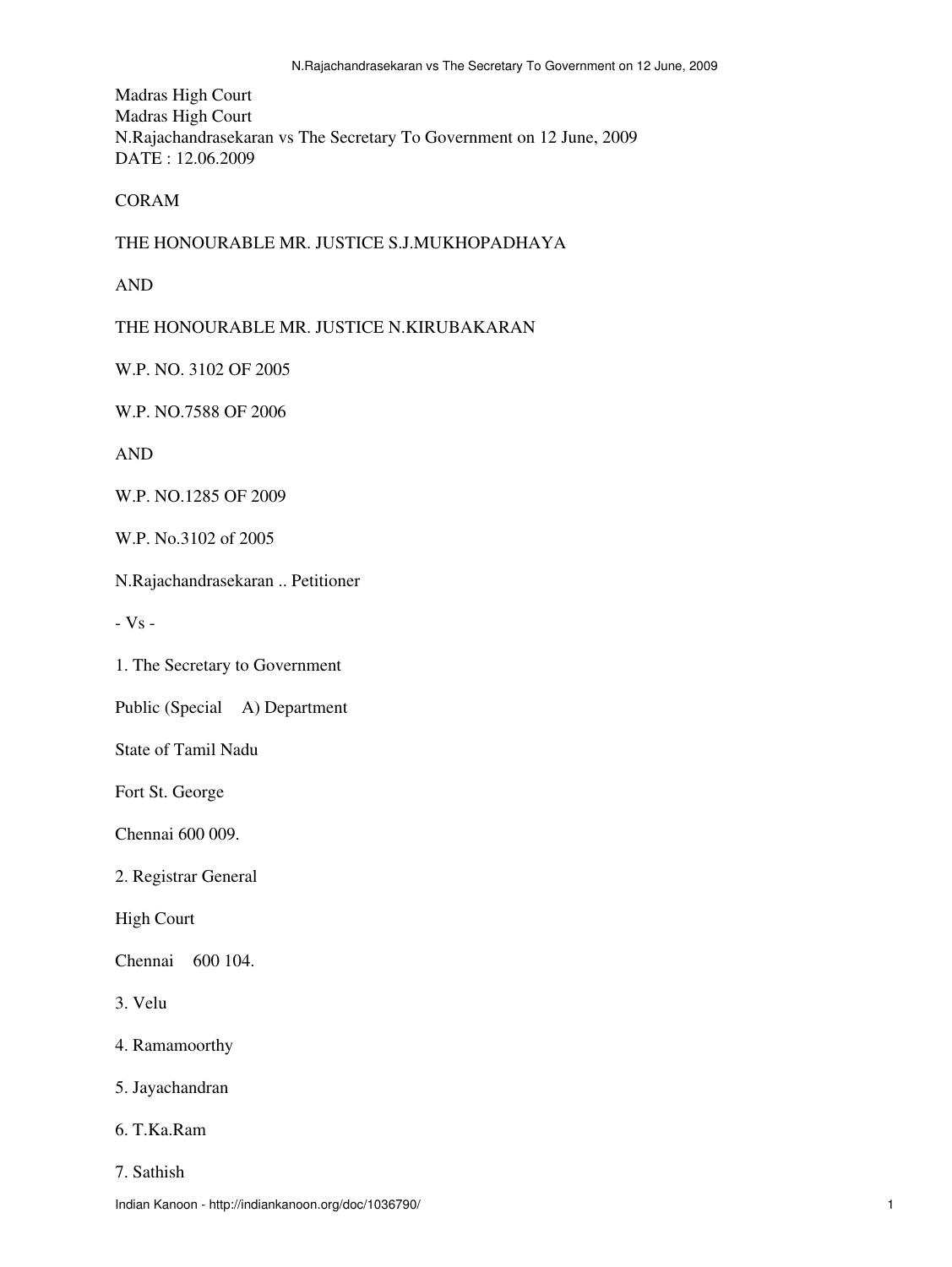- 8. Seshaya
- 9. Karthikeyan
- 10.Saravanan
- 11.Kumaraguru .. Respondents
- W.P. No.7588 of 2006
- D.Parisuthanathan .. Petitioner
- Vs -
- 1. The Secretary to Government
- Public (Special A) Department
- State of Tamil Nadu
- Fort St. George
- Chennai 600 009.
- 2. Registrar General
- High Court
- Chennai 600 104.
- 3. N.Velu
- 4. V.Ramamoorthy
- 5. V.Jayachandran
- 6. T.Ka.Ram
- 7. N.Sathish Kumar
- 8. N.Seshayee
- 9. C.V.Karthikeyan
- 10.G.Saravanan
- 11.S.Kumaragurubaran
- 12.P.Velmurugan .. Respondents
- W.P. No.1285 of 2009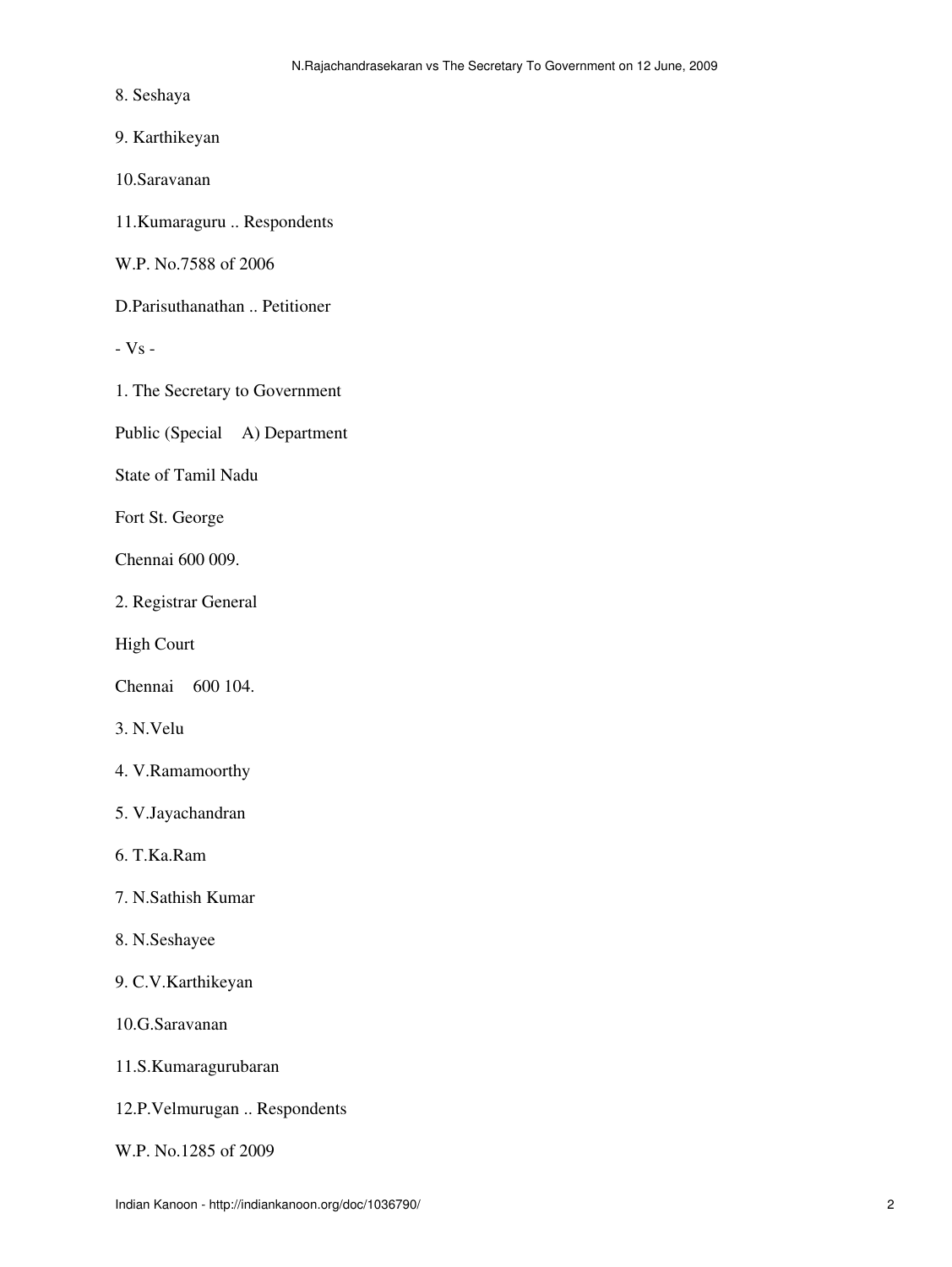D.Parisuthanathan .. Petitioner

- Vs -

1. The Public Information Officer/Registrar General High Court, Madras

Chennai 600 104.

2. The Deputy Registrar (RTI Act)

High Court Madras

Chennai 600 104.

3. The Chief Information Commissioner

State Information Commission

Teynampet, Chennai 600 018.

4. The Registrar General

High Court

Madras. .. Respondents

W.P. No.3102 of 2005 filed for the issuance of a writ of declaration declaring the selection of the respondents 3 to 11 as District Judges by direct recruitment in the Tamil Nadu State Judicial Service as illegal and ultra vires and in contravention of Articles 223 and 233 of the Constitution of India. W.P. No.7588 of 2006 filed for the issuance of a writ of certiorarified mandamus calling for the records relating to G.O. (2D) No.81 Home (Court III) Department dated 17th March, 2005 on the file of the 1st respondent herein and to quash the same insofar as respondents 3 to 12 are concerned and direct the respondent to fill up the vacancies to the posts of District Judges in order of merit in the list furnished by the 2nd respondent. W.P. No.1285 of 2009 filed for the issuance of a writ of certiorarified mandamus to call for the records pertaining to the letter of the 2nd respondent in ROC No.575/2007 RTI dated 23rd June, 2008 and quash the same and direct the 3rd respondent to initiate an inquiry under section 18 (2) and (3) of the Right to Information Act, 2005 and thereby direct the 1st respondent to furnish all the information sought for by the petitioner in his application dated 2nd Feb., 2007. For Petitioners : Mr. S.Subbiah

For Respondents : Mr. A.Edwin Prabhakar, GA, for RR-1 & 2 For Respondents Mr. V. Anantharaj for R-3

in WP 3102/05 & amp; Mr. V.Raghavachari for R-8 & amp; R-11 7588/06 Mr. Senthilkumar for R-9

Mr. Silambanan for R-4

M/s.Norton & amp; Grant for R-5

M/s.G.M.Mani Associates for R-6

Mr. J.Thilagaraj for R-10

Mr. S.Periasamy for R-7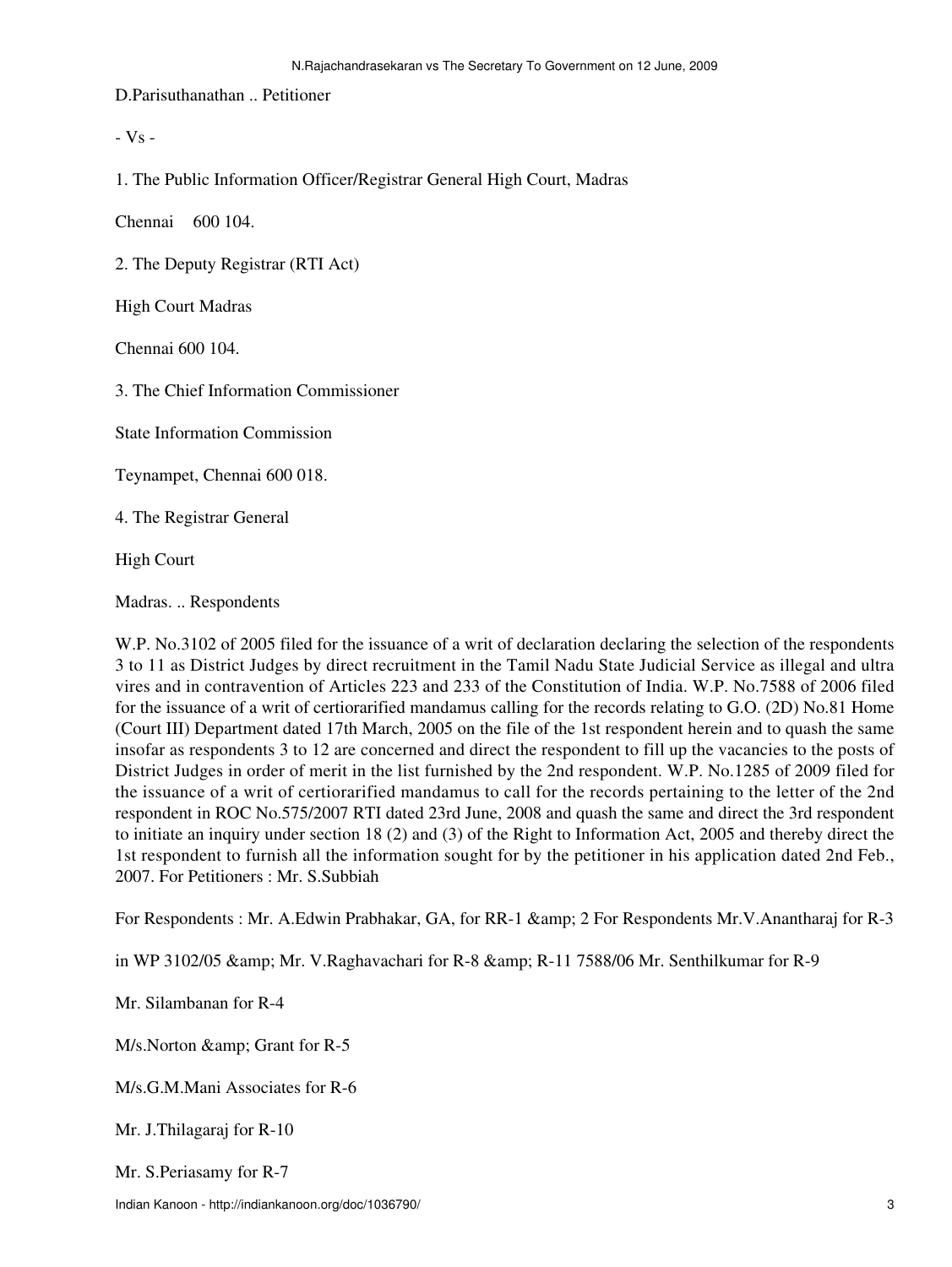Mr. C.V.Shyamsundar for R-12

For Respondents : Mr. A.Edwin Prabhakar, GA, for RR-1 to 4 in WP 1285/09

#### COMMON ORDER

#### S.J.MUKHOPADHAYA, J.

As all the writ petitions relate to selection and appointment to the post of District Judge by direct recruitment and common order of selection and appointment of contesting respondents 3 to 11 are under challenge, they were heard together and disposed of by this common judgment.

2. The petitioner, N.Rajachandrasekaran of W.P. No.3102/05 has sought for declaration that selection of respondents 3 to 11 as District Judges by direct recruitment in the Tamil Nadu State Judicial Service as illegal and ultra vires Articles 223 and 233 of the Constitution of India. Petitioner, D.Parisuthanathan of W.P. No.7588/06 has challenged the appointment of the aforesaid respondents. The same very petitioner, D.Parisuthanathan has preferred the other writ petition, W.P. No.1285/09 against the order contained in letter R.O.C. No.575/2007 RTI dated 23rd June, 2008, whereby the 2nd respondent, Deputy Registrar Right to Information, has shown inability to provide information with regard to appointment of District Judges and informed the petitioner that the Government is the appointing authority, therefore, related particulars and other information can be obtained from the State Government.

2. It appears that a notice dated 10th Aug., 2003, was published in the newspaper, the respondent-State invited application for appointment to the post of District Judge by direct recruitment from amongst members of the Bar having more than 7 years of practice as an Advocate. The petitioner and the contesting respondents and others applied. A written test was conducted on 6th Sept., 2003. The candidates were called for interview held in April, 2004. The intimation relating to selection was forwarded on 3rd Dec., 2004, pursuant to which orders of appointment were issued vide G.O. Ms. No.1786 Public (Special - A) Department dated 24th Dec., 2004. The persons, who were appointed were sent for training, commenced on 6th June, 2005. After more than a year or two, the writ petitions were preferred by petitioners challenging the appointment of the respondents 3 to 11. The main plea taken by the petitioner is that, though they obtained higher marks in the written test as well as interview, but they have not been appointed and persons having lower marks, having lower position in the merit list have been appointed.

3. The petitioner, N.Rajachandrasekaran of W.P. No.3102/05 has stated that out of 75 marks in the written test, he has secured 60 marks and out of 25 marks in the viva-voce, he has obtained 15 marks and, thereby, he has secured 75 marks out of 100, which is the highest among all the candidates. The next highest mark, as he could come to know is 54 marks or below, obtained by others. Almost similar plea has been taken by the petitioner, D.Parisuthanathan of W.P. No.7588/06, who claims to have obtained about 60 to 75 marks.

4. The contesting respondents have denied the averments and stated that the claim made by the petitioners was not based on evidence and the marks they claim is based on surmises and conjectures. The 2nd respondent, Deputy Registrar RTI, has taken plea that he is ready to produce the records before the Court and, in fact, produced the original proceeding relating to selection and appointment.

5. We have heard the learned counsel for the parties and perused the original record.

6. In the case of Hari Datt Vs State of H.P. (AIR 1980 SC 1426), while the question of appointment of District Judges fell for consideration, the Supreme Court observed that where the Government acts on the recommendation of the High court and the action of the Government is challenged by way of writ petition, in order to facilitate proposition of issues raised, administrative side of the High Court, if joined as a party, must appear and place before the Court the entire records for a fair and judicious adjudication of the issues on the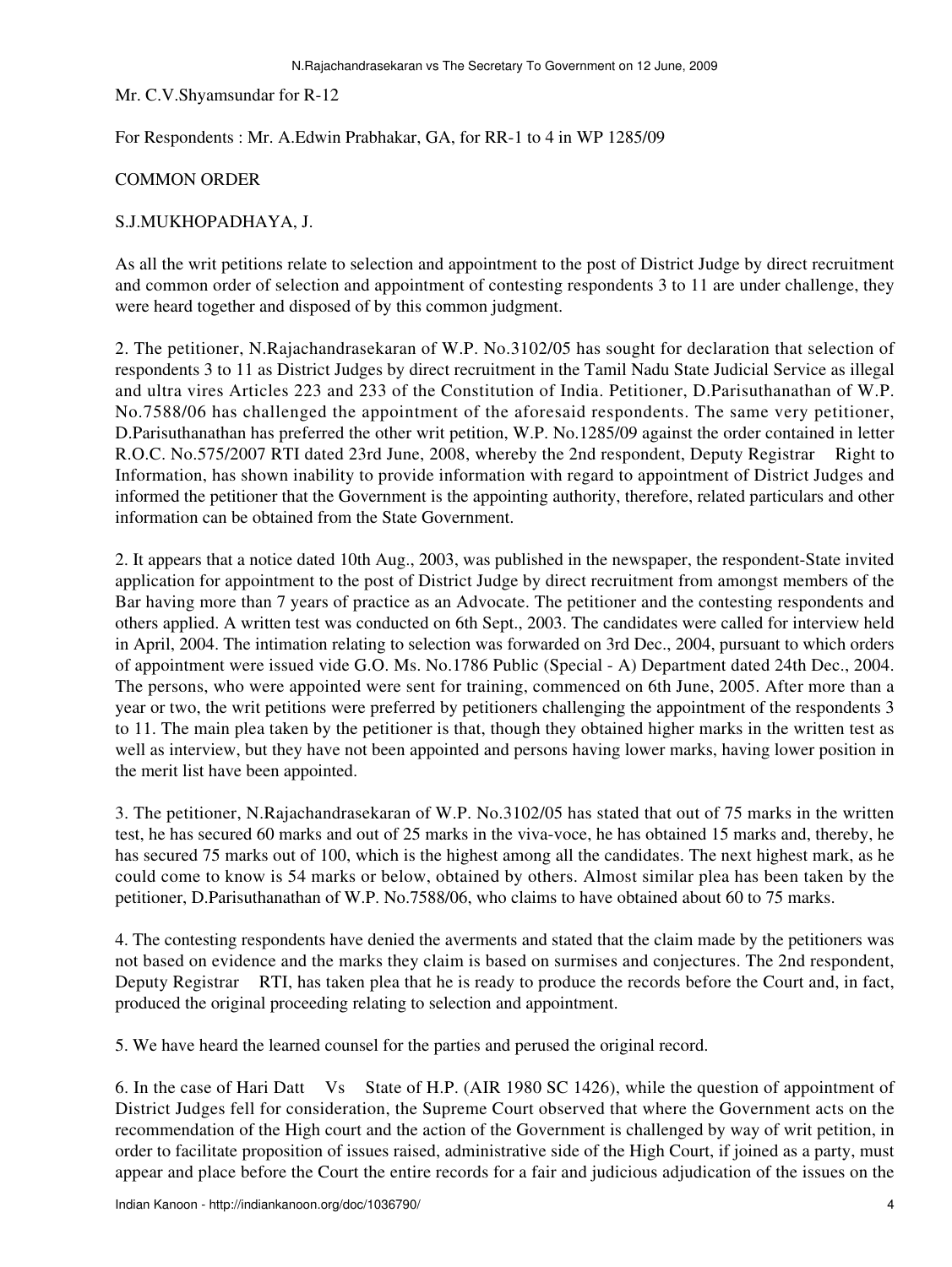judicial side of the High Court. That was a case in which the appellants in their writ petition requested the High Court to produce the proceeding, which culminated in the recommendation of the High Court to the Government for appointment of contesting respondents as District Judges. No action was taken on the request because no such record appears to have been produced before the High Court. In such background, the Supreme Court observed that Such silence militates against fair adjudication of issues. Just and fair adjudication must not only inform the administrative side of the High Court, but in order to put its record beyond the slightest pale of controversy it must avoid any secrecy in this behalf consistent with public interests.

7. In the present case, the High Court had the relevant documents relating to selection, but from the impugned letter dated 23rd Feb., 2008, it appears that the 2nd respondent, Deputy Registrar RTI did not choose to give information under the Right to Information Act on the ground that the State Government is the appointing authority, who may furnish the details.

8. We may notice that The Right to Information Act, 2005 was promulgated on 15th Feb., 2005 and published in the Gazette on 21st June, 2005 for setting out the practical regime of right to information for citizens to secure access to information under the control of public authorities, in order to promote transparency and accountability in the working of every public authority, the constitution of a Central Information Commission and State Information Commissions and for matters connected therewith or incidental thereto. As democracy requires an informed citizenary and transparency of information, which are vital to its functioning and also to contain corruption to hold the Governments and their instrumentalities accountable to the governed; and revelation of information in actual practice is likely to conflict with other public interests, including efficient operations of the Governments, with a view to harmonise these conflicting interests, while preserving the paramountancy of the democratic ideal, the Parliament thought it expedient to provide for furnishing certain information to citizens, who desires to have it.

9. While request for obtaining information and disposal of request has been mentioned u/s 6 and 7 of the Right to Information Act, 2005, exemption from disclosure of information is prescribed u/s 8, which reads as follows :- 8. Exemption from disclosure of information.- (1) Notwithstanding anything contained in this Act, there shall be no obligation to give any citizen, - (a) information, disclosure of which would prejudicially affect the sovereignty and integrity of India, the security, strategic, scientific or economic interests of the State, relation with foreign State or lead to incitement of an offence; (b) information which has been expressly forbidden to be published by any Court of law or tribunal or the disclosure of which may constitute contempt of Court; (c) information, the disclosure of which would cause a breach of privilege of Parliament or the State Legislature; (d) information including commercial confidence, trade secrets or intellectual property, the disclosure of which would harm the competitive position of a third party, unless the competent authority is satisfied that larger public interest warrants the disclosure of such information; (e) information available to a person in his fiduciary relationship, unless the competent authority is satisfied that the larger public interest warrants the disclosure of such information; (f) information received in confidence from foreign Government; (g) information, the disclosure of which would endanger the life or physical safety of any person or identify the source of information or assistance given in confidence for law enforcement or security purposes; (h) information which would impede the process of investigation or apprehension or prosecution of offenders; (i) cabinet papers including records of deliberations of the Council of Ministers, Secretaries and other officers; Provided that the decisions of Council of Ministers, the reasons thereof, and the material on the basis of which the decisions were taken shall be made public after the decision has been taken, and the matter is complete, or over; Provided further that those matters which come under the exemptions specified in this section shall not be disclosed; (j) information which relates to personal information the disclosure of which has no relationship to any public activity or interest, or which would cause unwarranted invasion of the privacy of the individual unless the Central Public Information Officer of the State Public Information Officer of the appellate authority, as the case may be, is satisfied that the larger public interest justified the disclosure of such information: Provided that the information which cannot be denied to the Parliament or a State Legislature shall not be denied to any person. (2) Notwithstanding anything in the Official Secrets Act, 1923 (19 of 1923)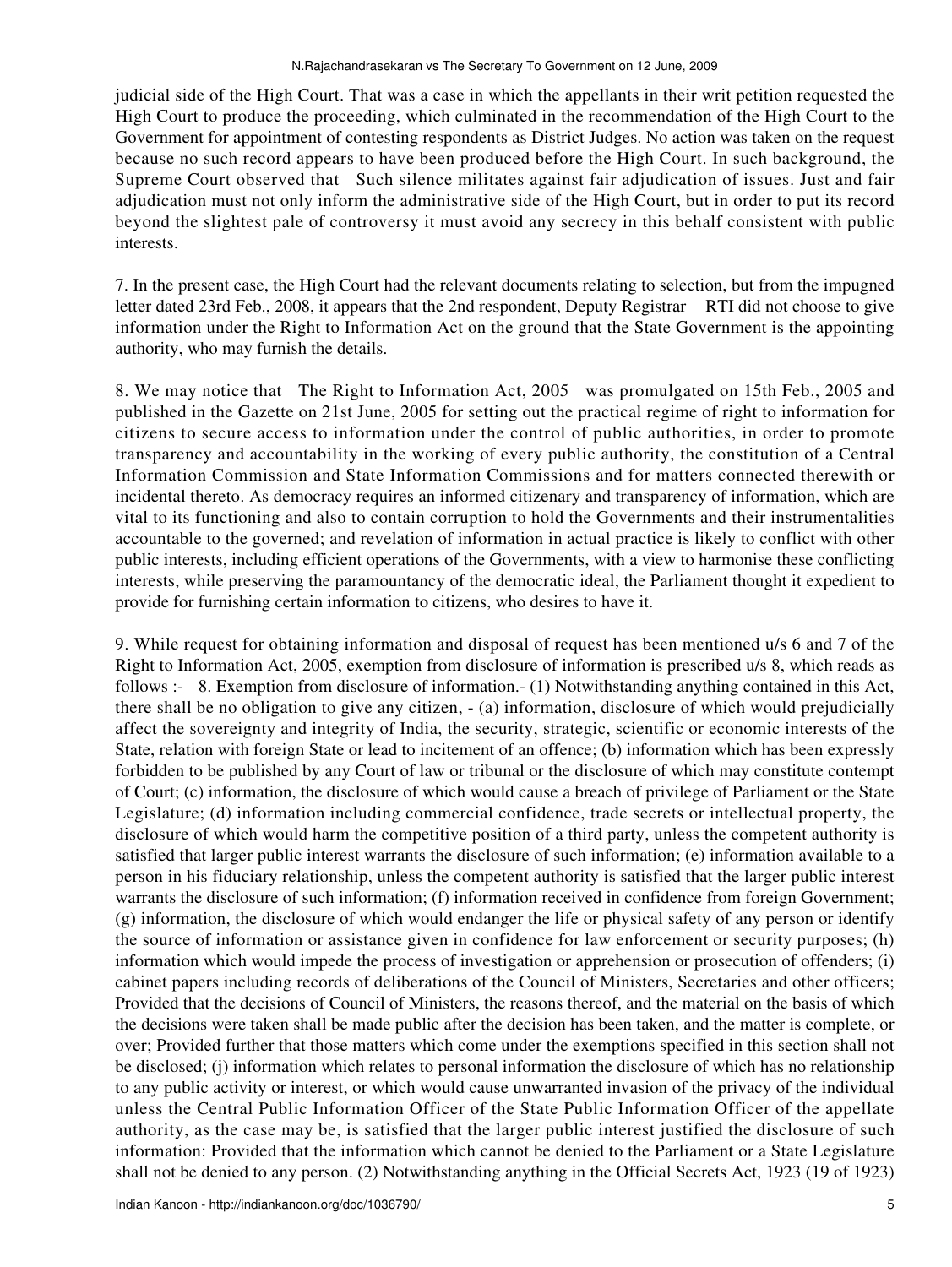nor any of the exemptions permissible in accordance with sub-section (1), a public authority may allow access to information, if public interest in disclosure outweigh the harm to the protected interests. (3) Subject to the provisions of clauses (a), ) and (i) of sub-section (1), any information relating to any occurrence, event or matter which has taken place, occurred or happened twenty years before the date on which any request is made under section 6 shall be provided to any person making a request under that section: Provided that where any question arises as to the date from which the said period of twenty years has to be computed, the decision of the Central Government shall be final, subject to the usual appeals provided for in this Act. Admittedly, the present case in hand do not fall within the purview of any of the exemption clause from disclosure of information.

10. The matter relates to appointment in the State Judicial Service made by the State Government on the recommendation of the High Court. Apart from the fact that the State Government is a public authority, administrative side of the High Court having recommended the name, is also required to promote transparency and accountability. Therefore, the 2nd respondent, instead of asking the petitioner to move the State Government for information, should have supplied the information to the petitioner as brought to the notice of the Court.

11. So far as the present case is concerned, Mr.Parisuthanathan, petitioner of W.P. No.1285/09 has asked for details of those who appeared in the written test, including their names, address, roll numbers, etc. For appointment in the services of the State, in the written test, thousands and thousands of candidates appear. Only those meritorious and successful are appointed in the service of the State authorities. It is not clear as to why the petitioner Mr.Parisuthanathan, has sought for the address, roll numbers, etc., of all the thousands and thousands of candidates. In absence of any explanation as to why he sought for the details of all the candidates, who appeared in the examination, including those who have failed or not competed, we are of the view that it was not necessary to supply all such information to Mr.Parisuthanathan. To the extent information is required, i.e., the names, roll numbers and address of the successful candidates, the petitioner already has knowledge of their names and address and they have been impleaded as party respondents to the case. Therefore, only information with regard to the marks obtained by the petitioner and other successful candidates could have been called for, which we have noticed and discussed hereinafter. Therefore, no separate information required to be given to the petitioner, Mr.Parisuthanathan.

12. It appears that written test was held for ten posts of District Judge on 6th Sept., 2009. Answer books were evaluated by six Hon'ble Judges of this Court. Marks awarded by four Hon'ble Judges were found to be within the permissible limits of variation whereas marks awarded by one of the Hon'ble Judge was on the low side and marks awarded by the other Hon'ble Judge was on the higher side. The variation being far and wide, as it was decided to call for oral interview in the ratio of 1:3, the administrative committee of the High Court met on 10th Feb., 2004 and 13th Feb., 2004 and took a decision that scaling of marks should be made by applying the legal principles enunciated by Supreme Court in U.P. Public Service Commission Vs Subhash Chandra Dixit & amp; Ors.  $(2003 (8)$  Supreme 375) as the solution for maintaining equality confirming to Article 14 of the Constitution in general and Article 16 of the Constitution in particular. Accordingly, the Director, Anna Institute of Management and the Director General of Training, Chennai, were called for by the administrative committee on 16th Feb., 2004 and after discussing the matter the above officers had been entrusted with the task of making the exercise applying the scaling system. Accordingly, the Mr.S.Gopalakrishnan, I.A.S., Director, Anna Institute of Management submitted his report in D.O. Lr. No.D/AIM/DGT/4/2004 dated 17th Feb., 2004. Thereafter, the administrative committee met on 17th Feb., 2004 and considered the matter and took a decision that a second opinion may also be obtained. Accordingly, one Dr.H.K.Lakshmana Rao, Managing Consultant and Faculty, BITS Pilani, IGNOU-/AIMA, who was the expert in the field was entrusted with the matter, who, after examining the mode of scaling down by Mr.S.Gopalakrishnan, I.A.S., concurred by his report dated 8th April, 2004. The administrative committee, on 8th April, 2004, accepted his opinion and, consequently, agreed to the marks, which were arranged by Mr.S.Gopalakrishnan, I.A.S. after scaling down.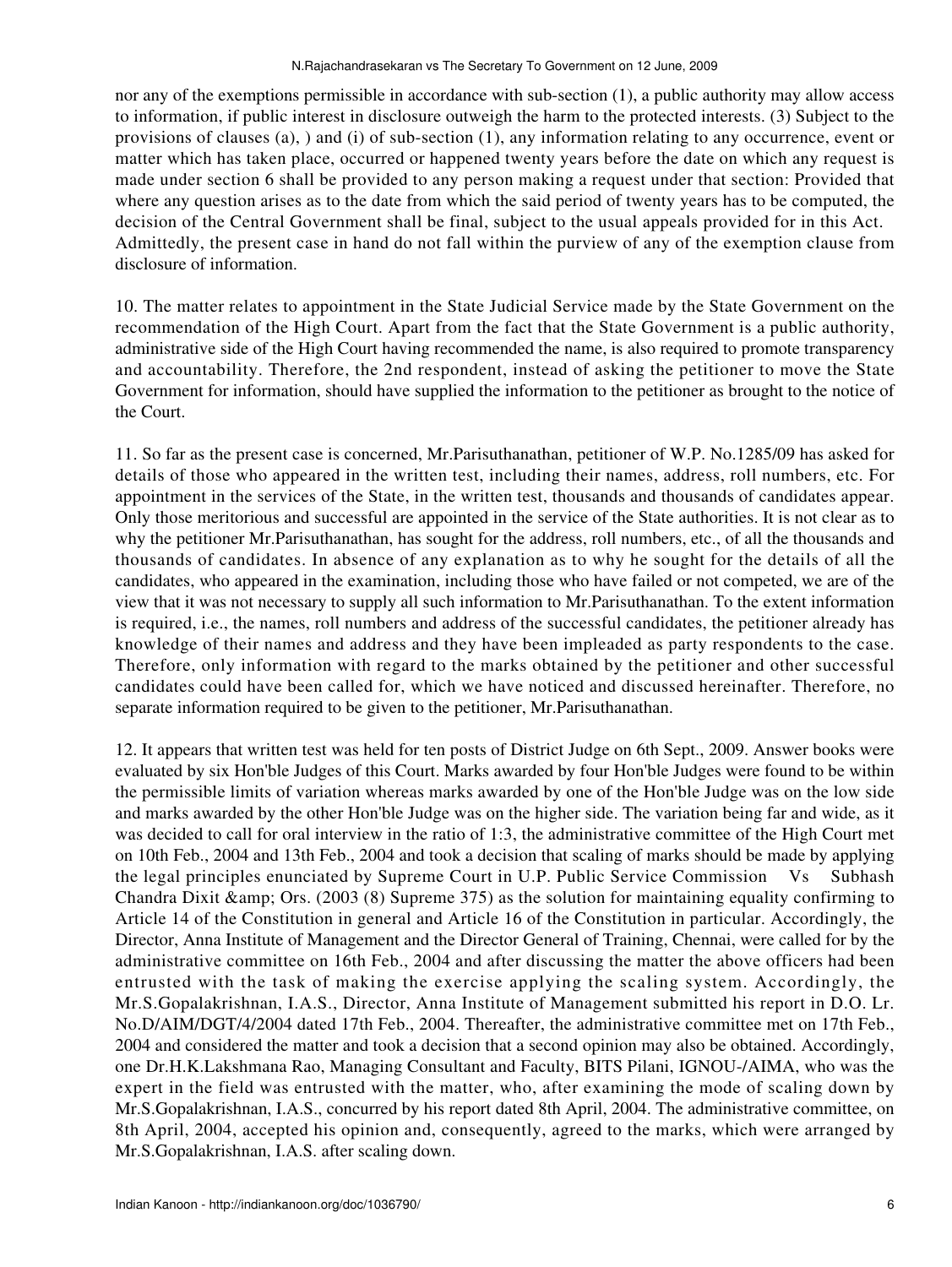13. In its meeting dated 27th April, 2004, the committee met after the conclusion of oral interview. Marks awarded to the candidates were shown thereunder as follows :- S. No.

Name of the Candidate

Community

Examination Marks

Viva-Voce Marks

Total

Thiru./Tmt.

1 N.Velu MBC 67.097 14 81.097 2 C.V.Karthikeyan

GT

64.9

1.1663

78.066

3

G.Saravanan

BC

64.35

11

75.350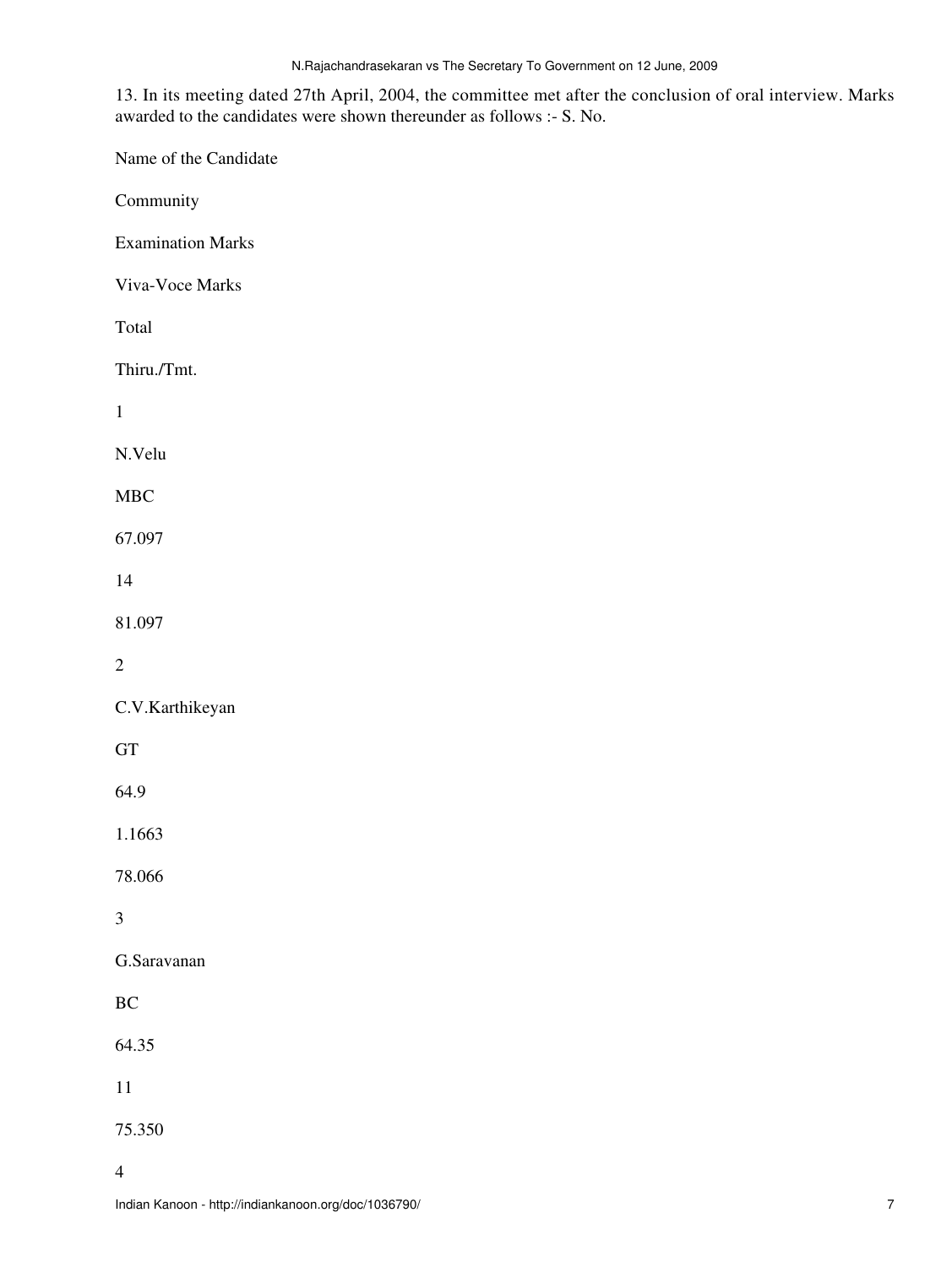## V.Ramamurthy

| ۰. | ., |
|----|----|
|    | ۰. |
|    |    |

61.399

10.333

71.732

# 5

P.Velmurugan

SC

57.208

12.75

69.958

6

G.Jayachandran

BC

57.559

12.333

69.892

7

N.Rajachandrasekaran

BC

62.518

7.166

69.684

8

J.Narayanaswamy

MBC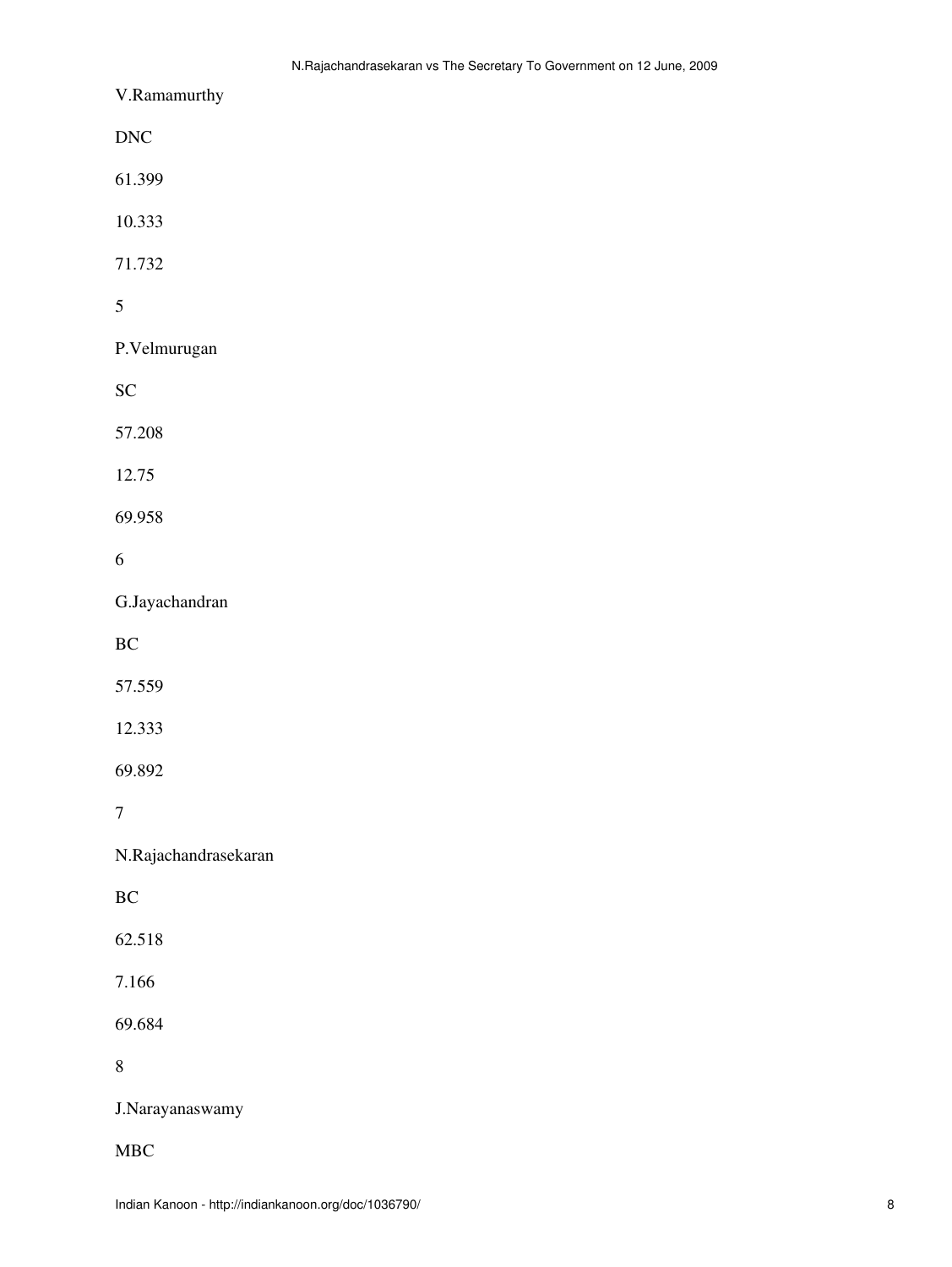61.663

| ×<br>M. | I<br>۰,<br>۰,<br>۰, |  |  |
|---------|---------------------|--|--|
|         |                     |  |  |

69.663

9

N.Seshasayee

GT

55.439

14.166

69.605

10

N.Sathish Kumar

BC

56.32

12.5

68.820

11

M.Lakshminarasimhan

**GT** 

58.307

9

67.307

12

S.Mahesh Babu

BC

60.039

7.166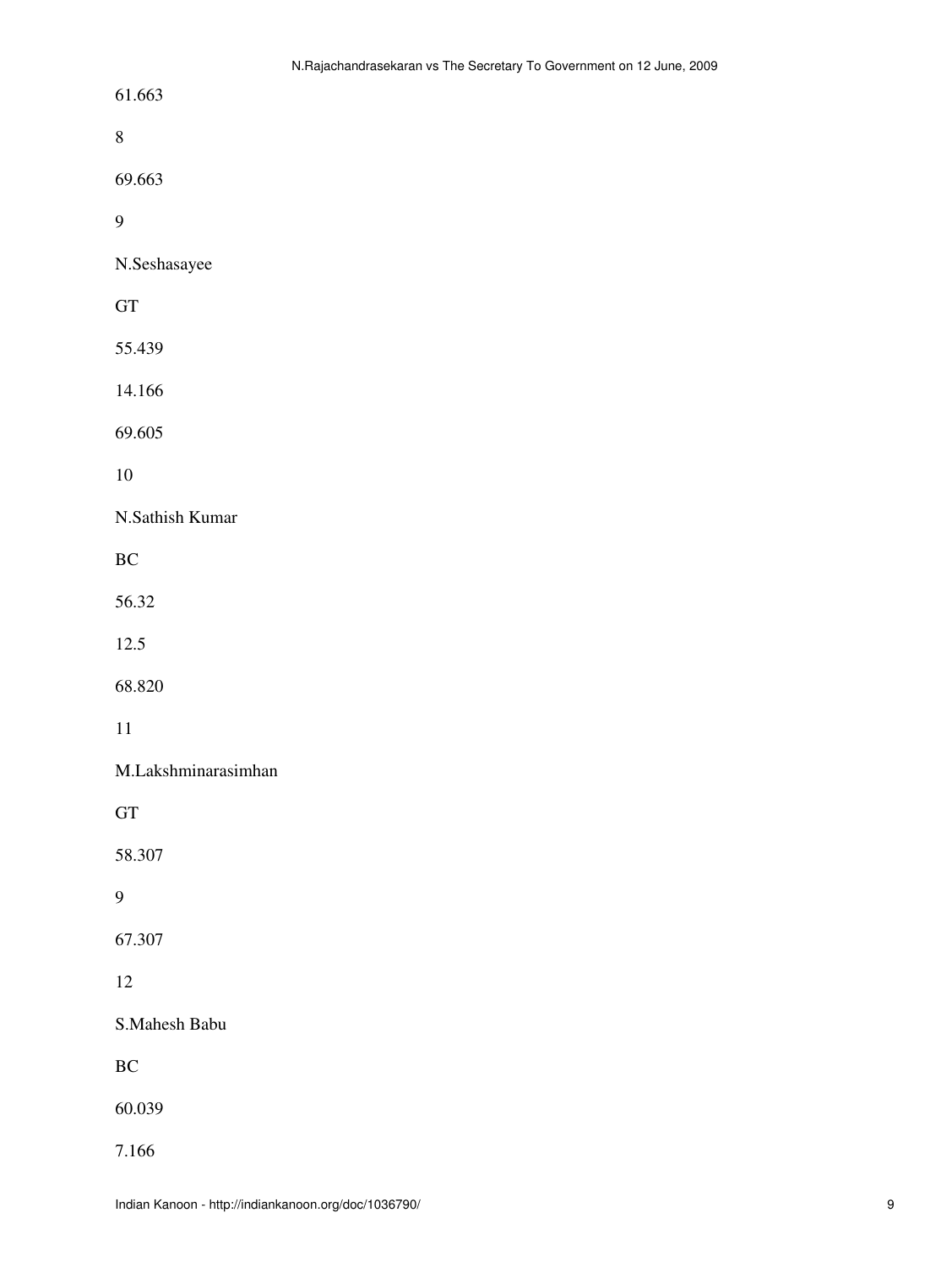67.205

13

RMT.Teeka Raman

MBC

54.392

12.666

67.058

14

S.Maheswaran

BC

59.397

6.166

65.563

15

H.Mohamed Rafi

BC

57.895

7.666

65.561

16

R.Vivekanandan

GT

55.893

9.166

65.059

17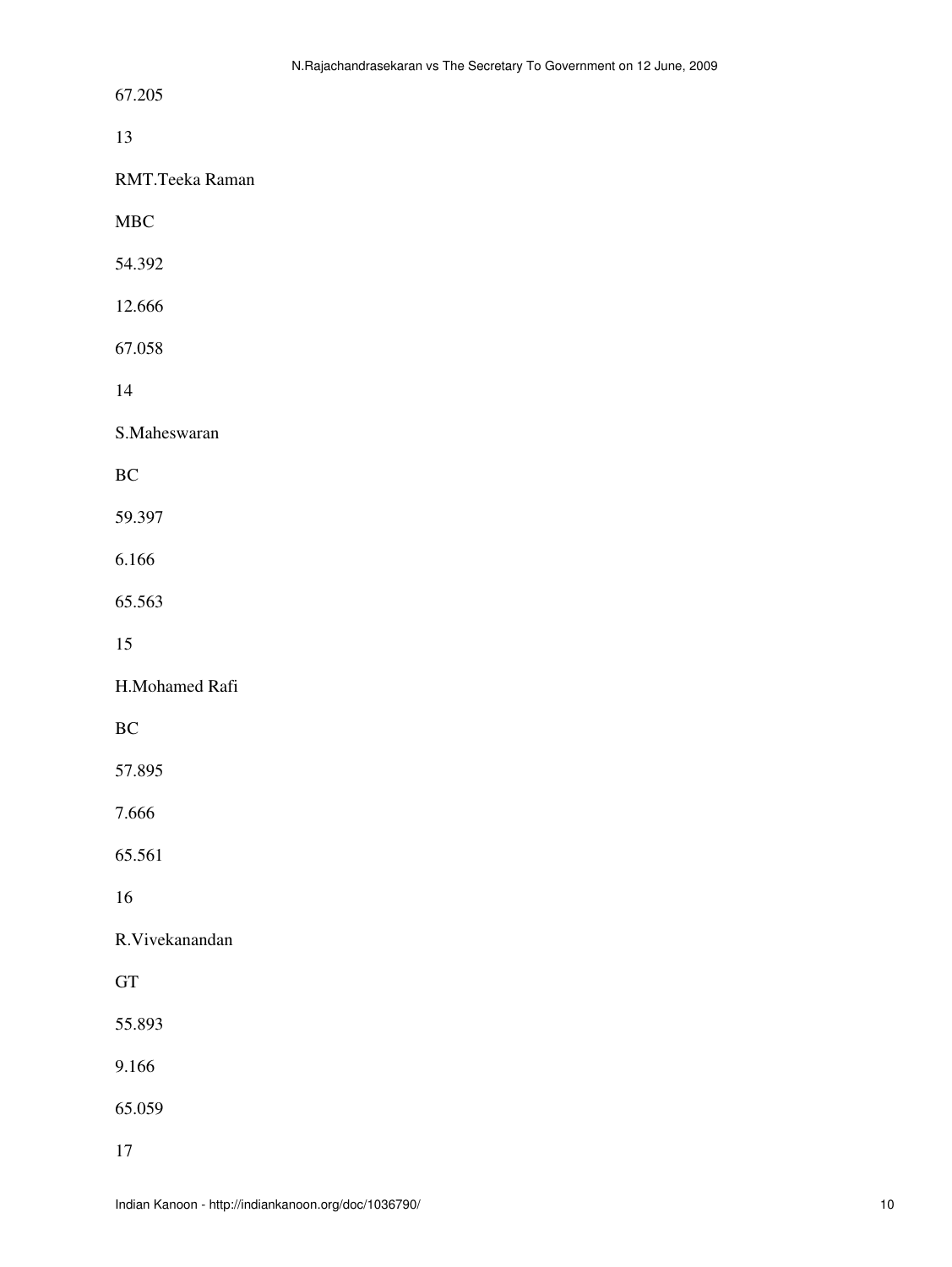# A.K.Baskarapandiyan

| <b>DNC</b>              |
|-------------------------|
| 60.504                  |
| 4.166                   |
| 64.670                  |
| 18                      |
| S.Kumaraguru            |
| SC                      |
| 56.134                  |
| 8.333                   |
| 64.467                  |
| 19                      |
| A.D.Jagadish Chandira   |
| <b>MBC</b>              |
| 55.08                   |
| 8.333                   |
| 63.413                  |
| 20                      |
| C.Meenakshi Rama Prabhu |
| <b>MBC</b>              |
| 57.559                  |
| 5.5                     |
| 63.059                  |
| 21                      |
| D.Parisuthanathan       |

**GT**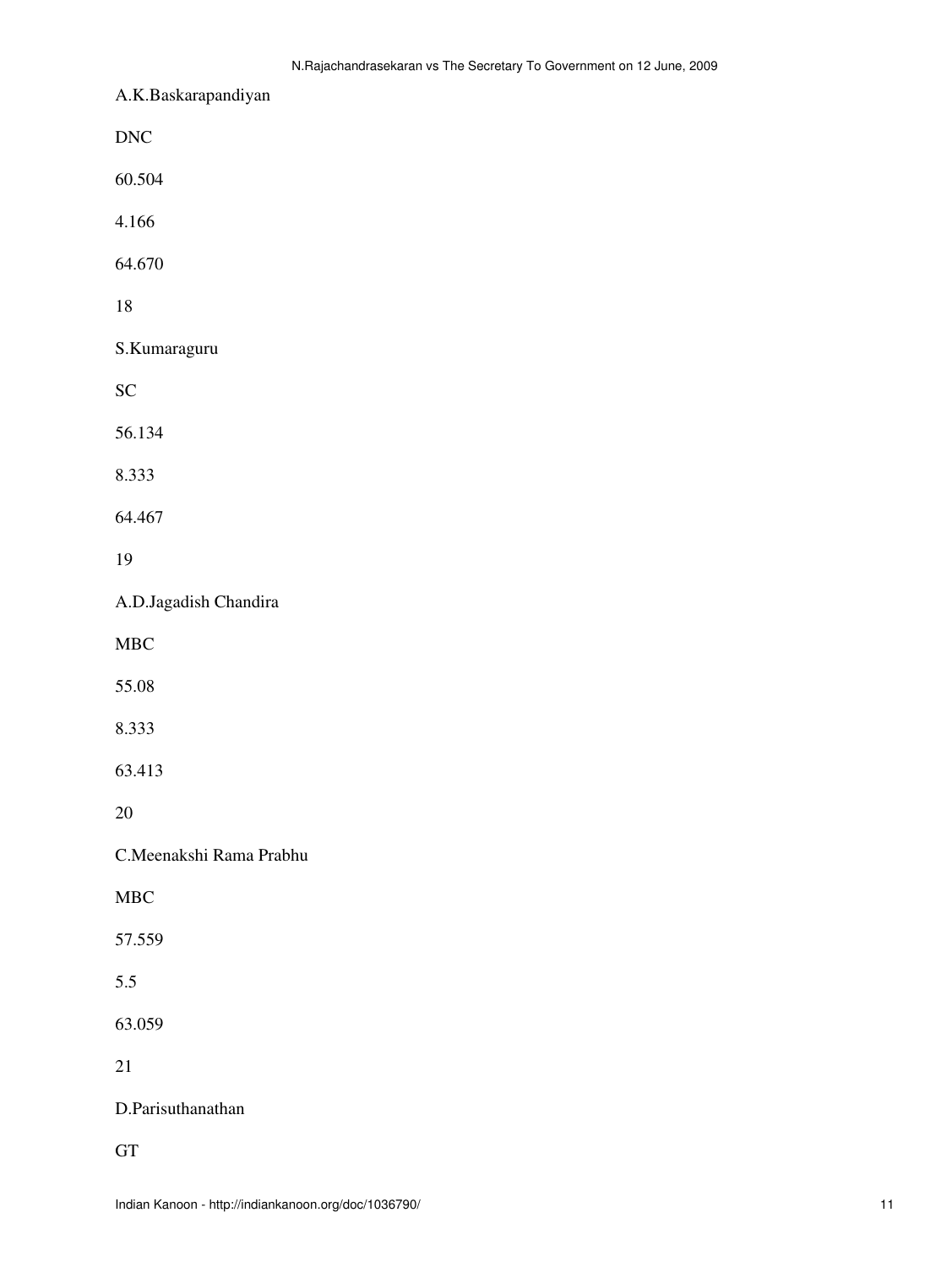5

62.208

22

T.Saikrishnan

GT

55.439

6.5

61.939

23

S.A.Mohamed Mubarak

BC

55.08

6.833

61.913

24

T.K.Balasubramanian

BC

57.559

4.333

61.892

25

M.Chokkalingam

BC

55.08

6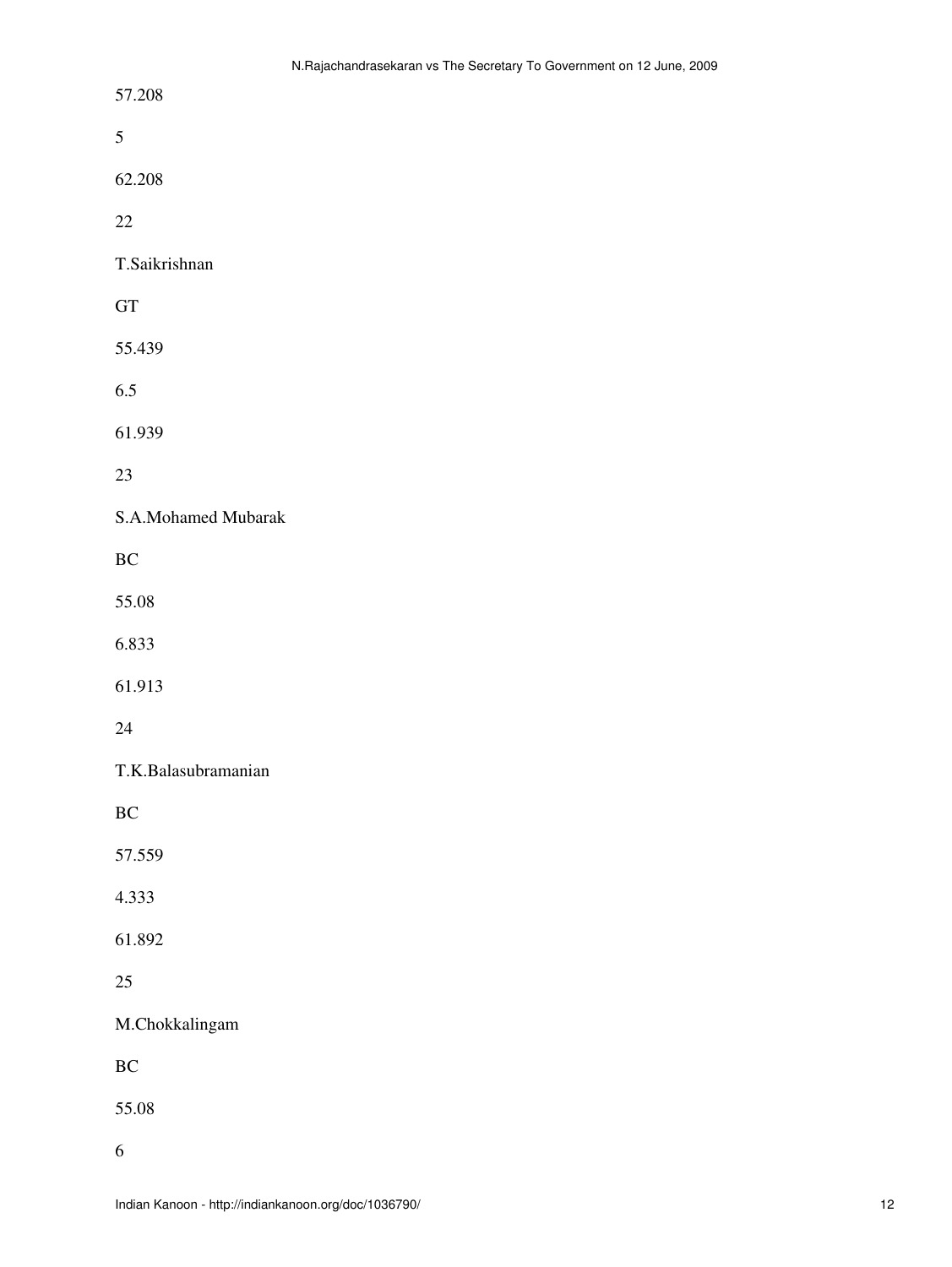61.080

26

S.Sounthar

**GT** 

55.013

5.833

60.846

27

K.Punithan

DNC

57.302

3

60.302

28

N.Sampath

MBC

54.392

5.5

59.892

29

M.Dhanalakshmi

MBC

54.392

5

59.392

14. The committee had already fixed the minimum qualifying marks in the viva-voce test for selection of the candidates and observed and recommended the names, as quoted hereunder :- Before embarking upon the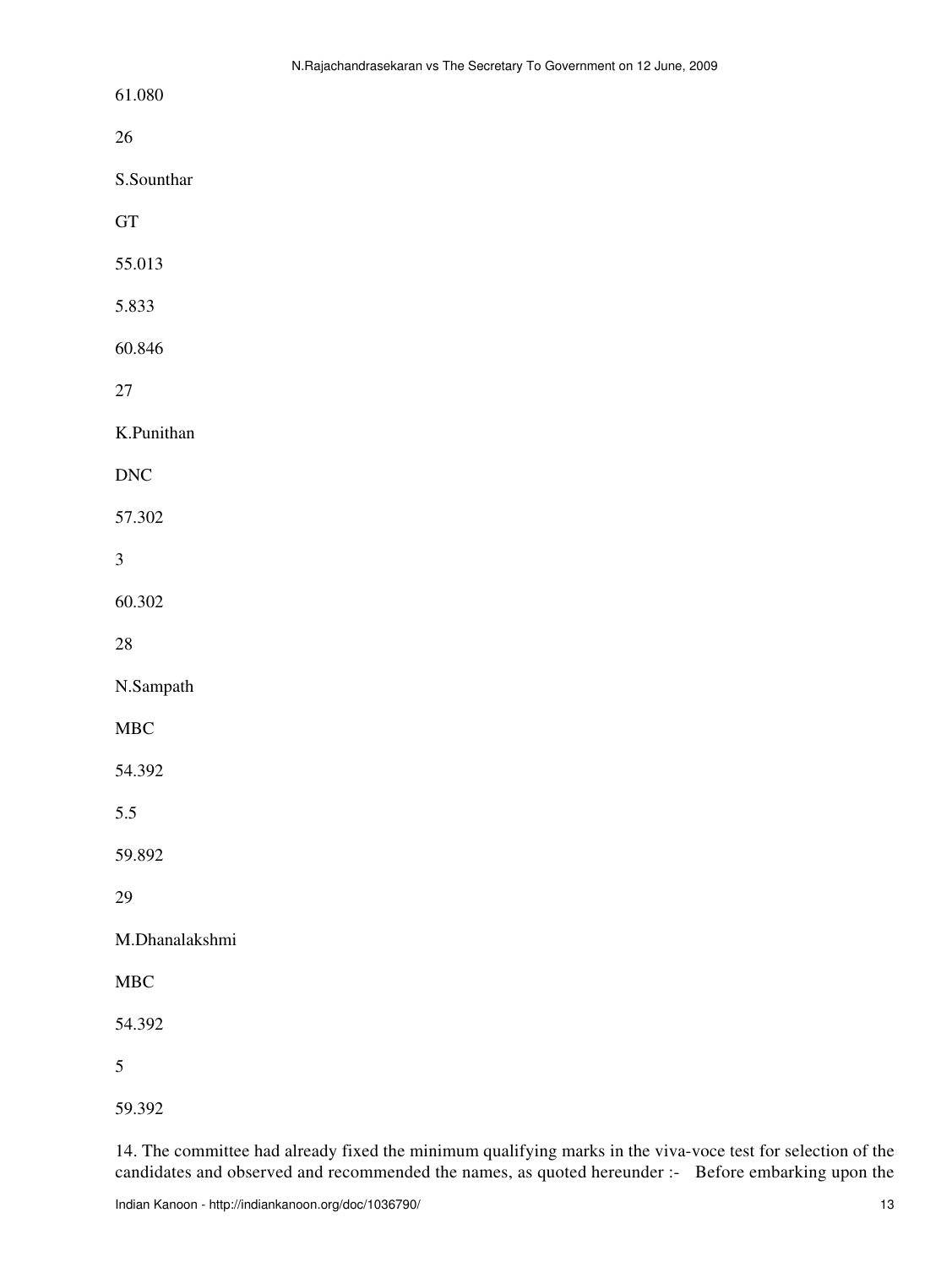holding of oral interview, the Committee had fixed a minimum of '10' marks in the oral interview for selection in the case of candidates other than Scheduled Castes and a minimum of '8' marks in the case of candidates belonging to Scheduled Caste Community. Adding the marks secured in the written examination with the marks secured in the oral interview, keeping in view the minimum marks in the oral interview mentioned above, having regard to the fact that Thiru P.Saravanan, who was called for interview, is not qualified to hold the post as District Judge as he is already serving as Civil Judge (Jr. Division)/J.M.F.C., having regard to the further fact that only one woman candidate, viz., Tmt. M.Dhanalakshmi, was qualified for oral interview in the ratio of 1:3 and she also not having secured the minimum of 10 marks as she belonged to MBC (she secured only 5 marks in the oral interview) and as no qualified third BC candidate is available and next turn being General Turn candidate, the Committee resolves to select the following ten candidates for appointment to the post of District Judges. Thiru.

| 1.N.Velu |  |
|----------|--|
|          |  |

2.C.V.Karthikeyan

3.G.Saravanan

4.V.Ramamurthy

5.P.Velmurugan

6.G.Jayachandran

7.N.Seshasayee

8.N.Sathish Kumar

9.RMT.Teeka Raman

10.S.Kumaraguru

The Registrar General, High Court, Madras, is directed to request the Government to verify the antecedents of the above candidates at the earliest and then issue appointment orders as per the roster in Schedule III of Tamil Nadu State and Subordinate Service Rules.

15. The scaling of marks as forwarded by the Director, Anna Institute of Management and Director General of Training, vide letter dated 17th Feb., 2004; the note to the Hon'ble The Chief Justice dated 19th April, 2004 and the proceeding of the administrative committee dated 27th April, 2004, are on record from which we have extracted the marks.

16. From the aforesaid marks it will be evident that all the respondents have got higher marks than the petitioner, D.Parisuthanathan. The other petitioner, N.Rajachandrasekaran having failed to obtain minimum qualifying marks in the interview was not selected, though he obtained total 69.684 marks. Thus,we find no ground made out by any of the writ petitioners to interfere with the selection and appointment of the contesting respondents 3 to 11. There being no merit, all the writ petitions are dismissed. But there shall be no order as to costs.

GLN

To